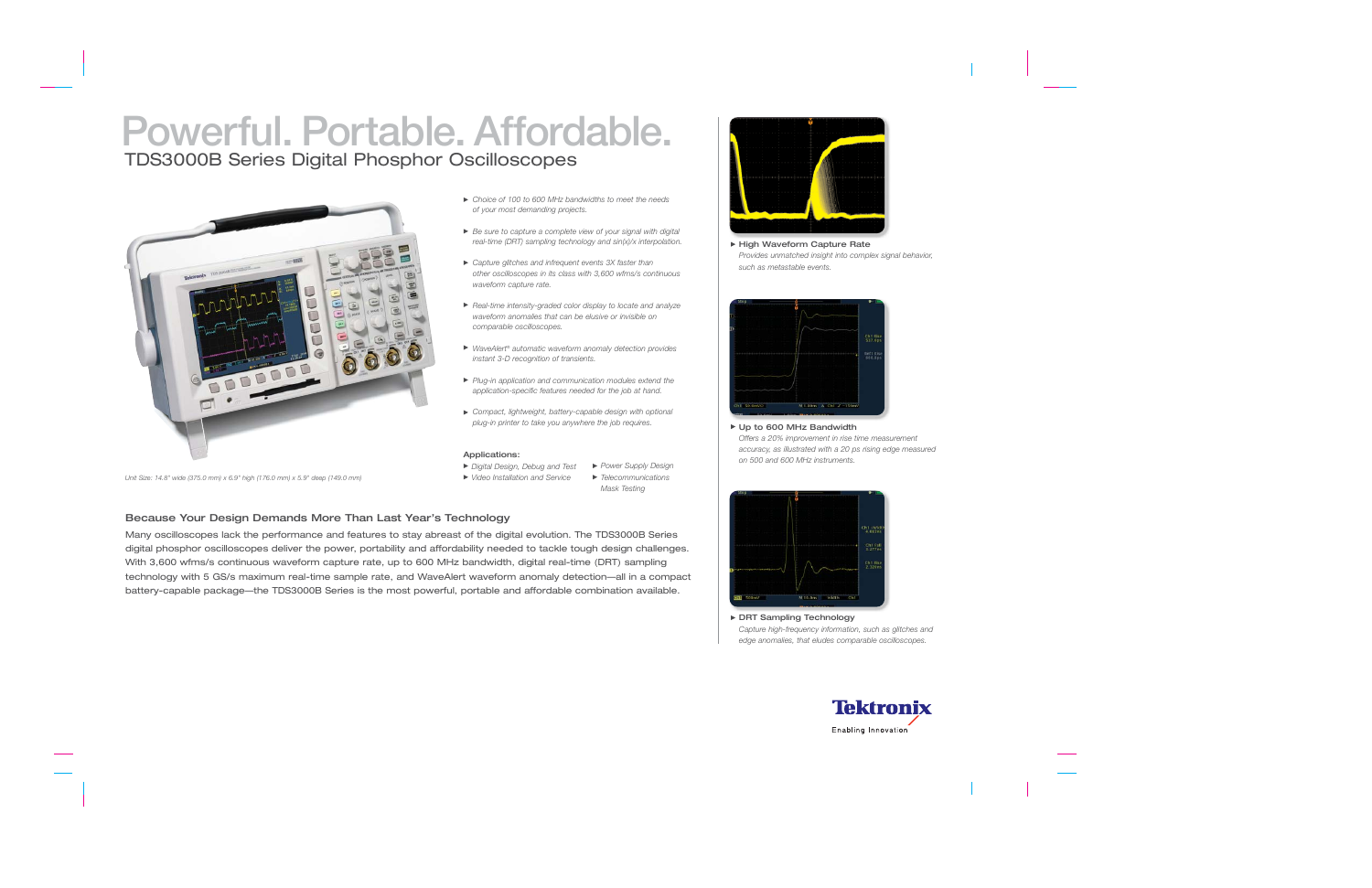## **Boost Your Productivity With Superior Signal Acquisition**

## A DPO Delivers Superior Insight into Complex Signals

The TDS3000B Series' exceptional waveform capture rate delivers unmatched signal fidelity to make it easier to capture, measure and analyze waveforms in real-time, instead of painstakingly combing through histories, or missing them altogether. Their intensity-graded color display provides information about the frequency of occurrence of signal amplitudes and widths to locate and characterize waveform anomalies that can be elusive on other oscilloscopes in its class.

### Higher Speeds Demand Greater Bandwidth

You face faster clock rates and edge speeds, increasingly complex signals and mounting time-to-market pressures. The higher the bandwidth of your oscilloscope, the more accurate the reproduction of your signal. The TDS3000B Series offers a wide range of bandwidth selections to best suit the needs of your most demanding projects, so that you can complete your tasks on time and with confidence.

## Quickly Debug and Characterize Signals with DRT Sampling Technology and Sin(x)/x Interpolation

You need the confidence and trust that you're accurately capturing the details of your signal. If an oscilloscope's sample rate isn't fast enough, transient signal details can be lost, resulting in errors. Equipped with digital real-time (DRT) sampling technology, the TDS3000B Series acquires signals in real time, capturing enough samples of the signal needed to faithfully reconstruct a waveform in a single acquisition cycle. DRT sampling technology allows you to characterize a wide range of signal types on all channels simultaneously and makes it possible to capture high-frequency information, such as glitches and edge anomalies, that eludes other oscilloscopes in its class.

The TDS3000B Series pairs DRT sampling technology with sin(x)/x interpolation to ensure accurate reconstruction of each waveform. In order to reconstruct an original signal from a sampled signal, an oscilloscope interpolates between data points. Unlike linear interpolation, which can lead to inaccurate reconstruction, sin(x)/x interpolation ensures precise signal reconstruction.

Together, DRT sampling technology and sin(x)/x interpolation deliver a complete view of your signal to speed debug and characterization.

### WaveAlert® Enhances Your Troubleshooting Ability

WaveAlert waveform anomaly detection speeds your troubleshooting tasks by helping you find those elusive problems faster. Because WaveAlert can stop an acquisition, sound a beep, make a hard copy or save the waveform when it detects an anomaly, you can run tests over long time periods—even unattended—to find those challenging, very infrequent failures.



*Capture glitches and infrequent events 3X faster than comparable oscilloscopes with the TDS3000B DPO.*



*The TDS3054B's 5 GS/s real-time sample rate and sin(x)/x interpolation ensure accurate reconstruction of a 500 MHz sine wave.*



*Even with 2 GS/s sample rate, which exceeds the Nyquist requirement of 2X oversampling, linear interpolation does not provide accurate reconstruction of the same 500 MHz sine wave.*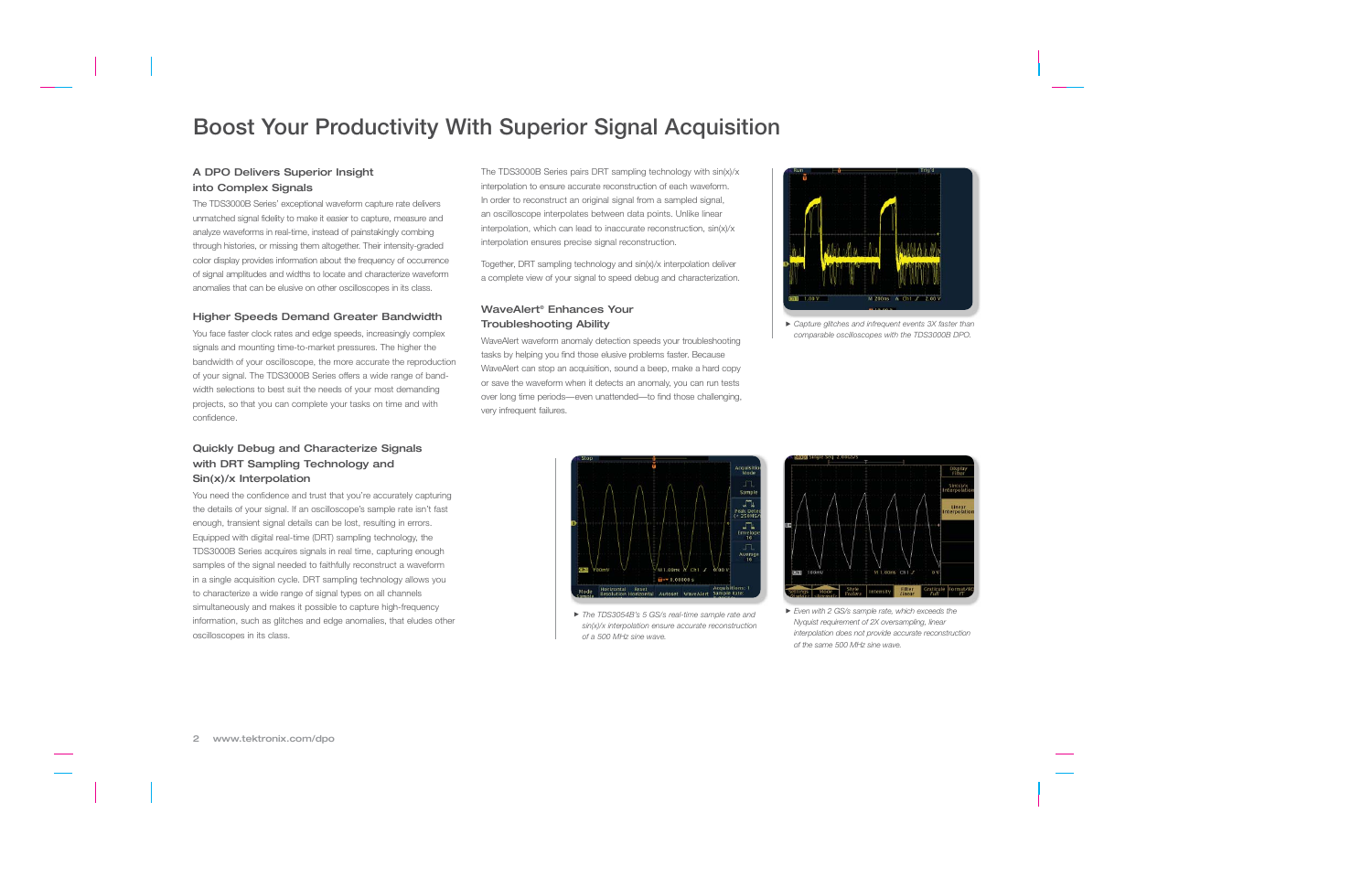## **Flexible Features for Every Application**

Transform your TDS3000B Series into the ideal tool for a range of applications with application-specific modules and other recommended accessories.

| <b>TDS3000B Series Recommended Accessories</b>                  |                                                                                                                                                      |  |  |  |
|-----------------------------------------------------------------|------------------------------------------------------------------------------------------------------------------------------------------------------|--|--|--|
| <b>TDS3GV Communication Module</b>                              | GPIB, VGA and RS-232 interfaces<br>Includes TDSPCS1 OpenChoice® Software                                                                             |  |  |  |
| <b>TDS3AAM Advanced Analysis Module</b>                         | Adds extended math capability, arbitrary math expressions,<br>measurement statistics and additional automated measurements                           |  |  |  |
| <b>TDS3LIM Limit Testing Module</b>                             | Offers fast, accurate Go/No Go verification that tested circuits<br>are operating within intended parameters                                         |  |  |  |
| <b>TDS3TMT</b> Telecommunications<br><b>Mask Testing Module</b> | Pass/Fail compliance testing of ITU-T G.703 and ANSI T1.102<br>standards, custom mask editing and more                                               |  |  |  |
| <b>TDS3VID Extended Video Editing Module</b>                    | Adds Video QuickMenu, Autoset, Holdoff, Line Count<br>Trigger, Video Picture mode, Vectorscope mode, HDTV<br>format triggering, graticules and more  |  |  |  |
| <b>TDS3SDI 601 Serial Digital Video Module</b>                  | Identify and analyze ITU-R BT.601 video signals, video picture<br>mode with bright line select, vectorscope mode, HDTV format<br>triggering and more |  |  |  |
| <b>TDS3BATB Battery Pack</b>                                    | For up to 3 hours of continuous operation without line power                                                                                         |  |  |  |
| <b>TDS3PRT Plug-In Printer</b>                                  | Adds easy, portable documentation capability, even when<br>operating on battery power                                                                |  |  |  |
| AC3000                                                          | Soft carrying case                                                                                                                                   |  |  |  |
| HCTEK321                                                        | Hard carrying case                                                                                                                                   |  |  |  |
| RM3000                                                          | Rackmount kit                                                                                                                                        |  |  |  |

### TDS3000B Series Recommended Software

| TDSPCS1 OpenChoice® Software   | A collection of applications that enables fast and easy<br>documentation and analysis of measurement results                                               |  |
|--------------------------------|------------------------------------------------------------------------------------------------------------------------------------------------------------|--|
| WaveStar <sup>™</sup> Software | Offers live remote waveform reproduction, active remote control<br>of oscilloscope-specific settings, advanced measurement and<br>power harmonics analysis |  |



TDS3AAM Advanced Analysis Module



**FIDS3TMT Telecommunications** Mask Testing Module



TDS3SDI 601 Serial Digital Video Module





TDS3LIM Limit Testing Module



▶ TDS3VID Extended Video Module



TDS3BATB Battery Pack



▶ TDS3PRT Plug-in Printer **THE AUST AUST AUST PRINT** TDS3GV Communication Module with **TDSPCS1 OpenChoice**® **Software**